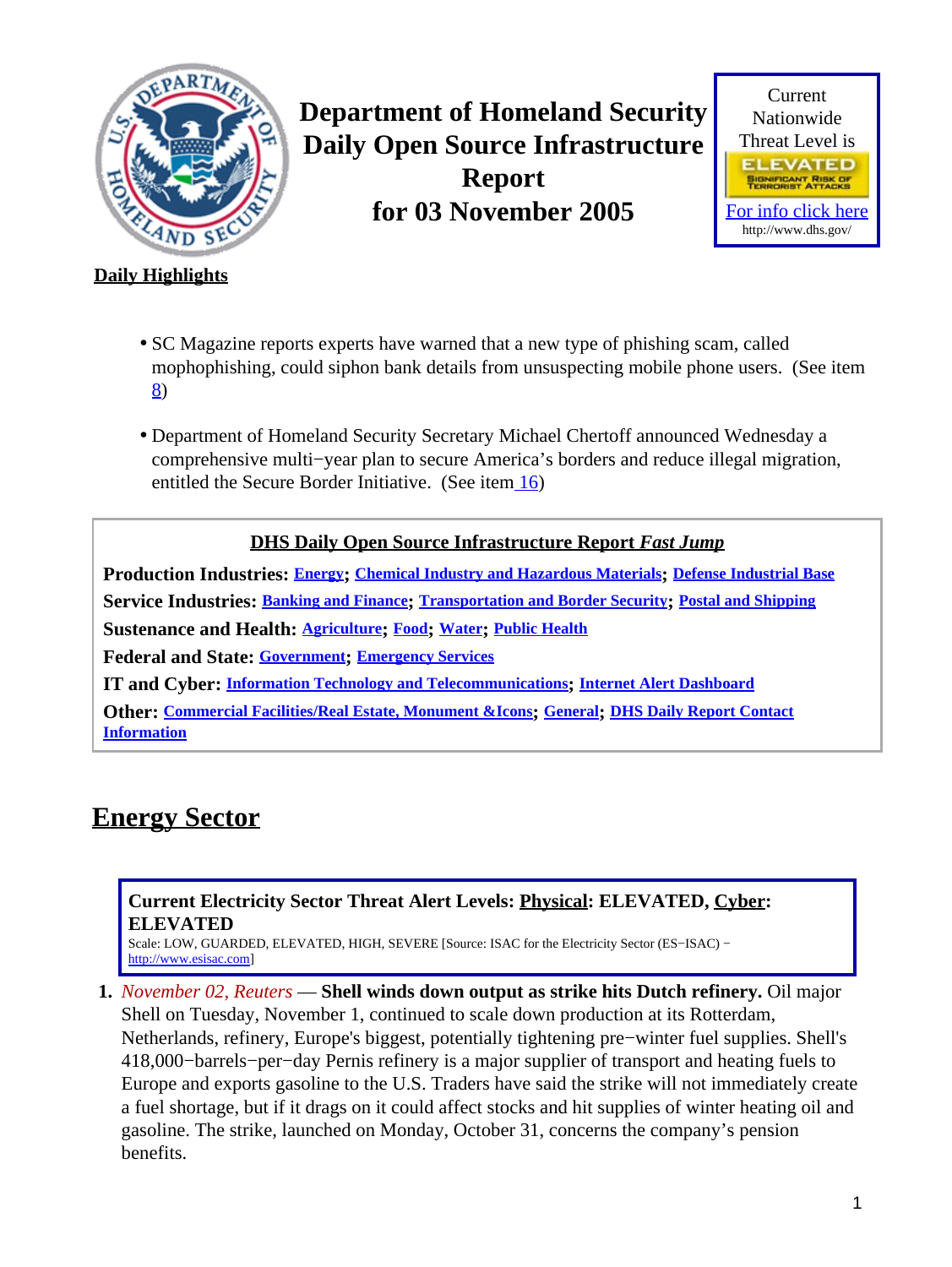### [[Return to top](#page-0-1)]

# <span id="page-1-0"></span>**Chemical Industry and Hazardous Materials Sector**

**2.** *November 02, KOLO TV (NV)* — **Acid spill causes evacuation in Nevada.** About a dozen people were evacuated from A−C Freight Systems depot and surrounding businesses in Reno, NV, on Wednesday, November 2, after a plastic container holding about 200 gallons of hydrochloric acid was ruptured during a tanker loading process. The precautionary evacuations came after Hazmat personnel from the Reno Fire Department confirmed the liquid was hydrochloric acid. Fire Department spokesperson Steve Frady says one person who worked at the depot was taken to a hospital for evaluation. Source[: http://www.kolotv.com/news/headlines/1935742.html](http://www.kolotv.com/news/headlines/1935742.html)

**3.** *November 02, Sun Sentinel (FL)* — **Two killed when tanker, car collide in Florida.** An adult and a child were killed in Fort Lauderdale, FL, Tuesday evening, November 1, when their car smashed into a tanker truck hauling 1,000 gallons of diesel fuel. The tanker truck from Fort Lauderdale−based HyPower Inc. Rescuers worried that the truck's tank would explode and small, magnesium explosions startled firefighters who doused the car with foam, said Stephen McInerny, assistant fire chief at Fort Lauderdale Fire Rescue. Rescuers evacuated several nearby businesses, but the truck's tank remained intact. Source[: http://www.sun−sentinel.com/news/local/broward/sfl−ctanker02](http://www.sun-sentinel.com/news/local/broward/sfl-ctanker02nov02,0,2974750.story?coll=sfla-news-broward)

[nov02,0,2974750.story?coll=sfla−news−broward](http://www.sun-sentinel.com/news/local/broward/sfl-ctanker02nov02,0,2974750.story?coll=sfla-news-broward)

**4.** *November 02, WTOL 11 News (OH)* — **Tanker spill blocks streets, forces evacuation plans.** Police and fire crews are working with the Hazmat unit to clean up a crash on the east side of Toledo, OH. It happened around 2:30 a.m. EST on Wednesday, November 2. Toledo Fire Chief Michael Bell says the tanker –– carrying about 7,500 gallons of diesel fuel –– flipped over on a curve, causing it to rupture. Firefighters blocked off the sewers and tried to prevent the fuel from draining into the sewer system. They also made plans to evacuate the people who live nearby, just in case it was needed. Traffic in and around the east side was disrupted. Source[: http://www.wtol.com/Global/story.asp?S=4061043&nav=5Uai](http://www.wtol.com/Global/story.asp?S=4061043&nav=5Uai)

[[Return to top](#page-0-1)]

## <span id="page-1-1"></span>**Defense Industrial Base Sector**

**5.** *November 02, Associated Press* — **Boeing machinists strike after talks fail.** About 1,500 Boeing machinists went on strike at 12:01 a.m. Wednesday, November 2, after last−minute talks broke down between their union and the company unit that operates the Delta rocket program. The strike could affect satellite launch facilities operated by Boeing's Integrated Defense Systems unit at Vandenberg Air Force Base in California and Cape Canaveral in Florida. Already, the launch of one Delta rocket carrying NASA environmental satellites was delayed at Vandenberg because of the strike threat.

Source[: http://www.nytimes.com/aponline/business/AP−Boeing−Machinist s.html](http://www.nytimes.com/aponline/business/AP-Boeing-Machinists.html)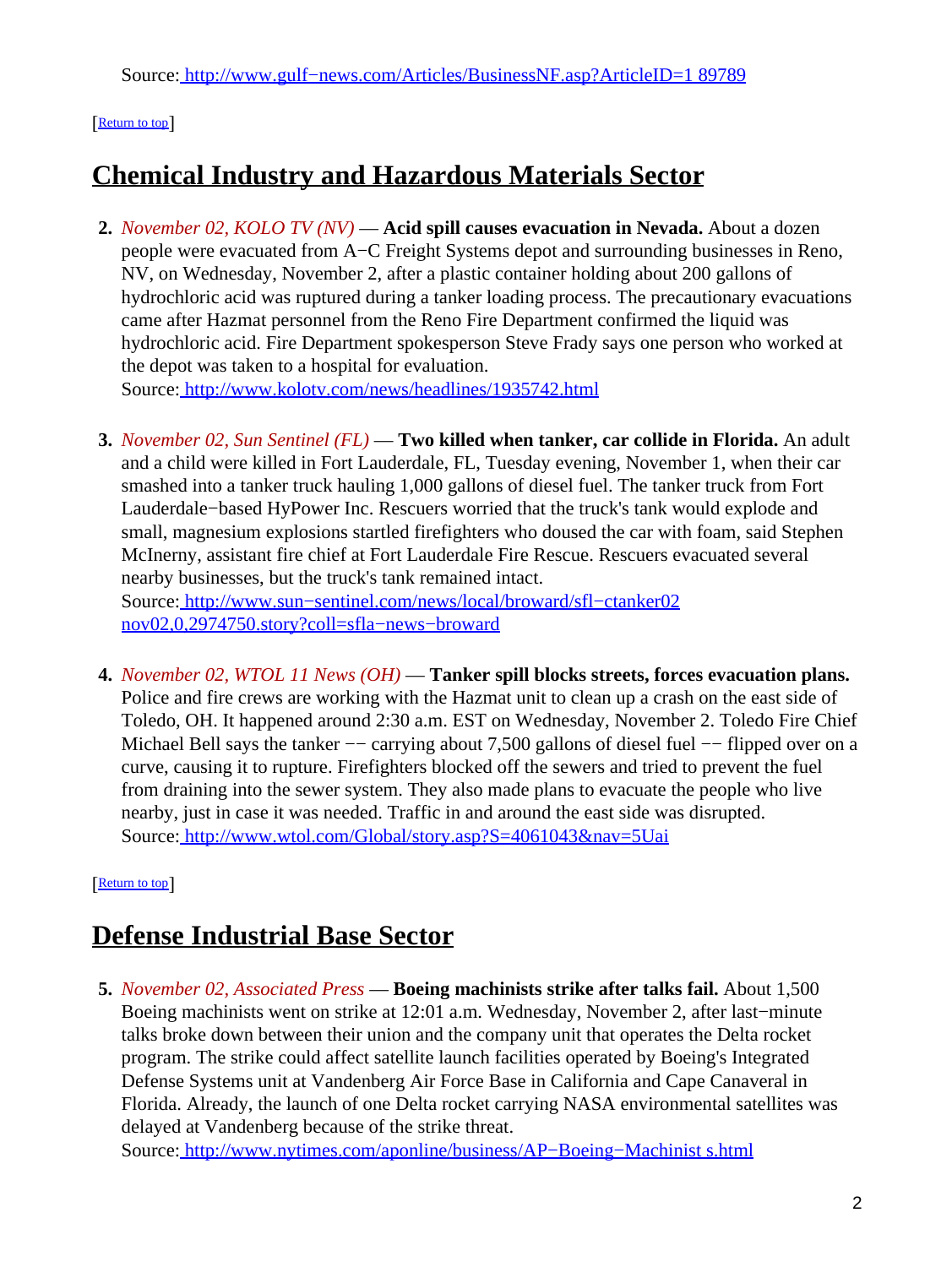**6.** *November 02, CongressDaily* — **Bush seeks funding for Navy shipyards damaged by Katrina.** The Bush administration's latest spending request for Hurricane Katrina relief dollars includes nearly \$2 billion to rebuild Navy shipbuilding assets at Northrop Grumman facilities along the Gulf Coast that were damaged by the powerful late−August storm. The Navy funding came at the behest of John Young, the Navy's assistant secretary for research development and acquisition, who last month concluded that the service would need \$2.8 billion to fully recover from the hurricane and keep shipbuilding programs alive in the region. According to the Navy, the money would keep program delays on some of its top ship procurement programs to a minimum, while also helping to maintain a skilled workforce at three Northrop Grumman shipyards: Ingalls and Gulfport in Mississippi and Avondale in Louisiana. Source[: http://www.govexec.com/story\\_page.cfm?articleid=32711&dcn=to daysnews](http://www.govexec.com/story_page.cfm?articleid=32711&dcn=todaysnews)

[[Return to top](#page-0-1)]

## <span id="page-2-1"></span>**Banking and Finance Sector**

**7.** *November 01, Securities and Exchange Commission* — **SEC files emergency action against traders.** In an emergency federal court action filed on Tuesday, November 1, the Securities and Exchange Commission (SEC) charged Lohmus Haavel & Viisemann, an Estonian financial services firm, and two of its employees, Oliver Peek and Kristjan Lepik, with conducting a fraudulent scheme involving the electronic theft and trading in advance of more than 360 confidential press releases issued by more than 200 U.S. public companies. The Commission alleges that the defendants fraudulently stole the confidential information from the Website of Business Wire, a leading commercial disseminator of news releases and regulatory filings for companies and groups throughout the world, and since January 2005 have made at least \$7.8 million in illegal profits. Acting on the Commission's request for emergency relief, the United States District Court for the Southern District of New York on Tuesday issued a temporary restraining order which, among other things, freezes the defendants' assets and orders the repatriation of funds taken out of the United States.

Source[: http://www.sec.gov/news/press/2005−155.htm](http://www.sec.gov/news/press/2005-155.htm)

<span id="page-2-0"></span>**8.** *November 01, SC Magazine* — **New type of phishing could hit mobile phone users.** Experts have warned of a new type of phishing that could siphon bank details from mobile phone users. Mophophishing is where hackers send out fake banking applications to unsuspecting mobile phone users. The users then type their account details into the application thinking they were accessing their accounts when they were actually sending their personal details back to the hacker. Ken Munro, managing director of penetration testing firm SecureTest, said that mophophishing "was very difficult to detect." Munro said spotting a phishing e−mail was relatively straightforward, as the user need only examine the source code of an HTML e−mail and inspect the domain name and path of any link to verify its authenticity, however, with a mobile application, this information is concealed deep within the application code itself. "Unless the user decompiles this they have no way of knowing whether they are being directed to a genuine Website or not," warned Munro.

Source[: http://www.scmagazine.com/uk/news/article/525582/new−type−ph](http://www.scmagazine.com/uk/news/article/525582/new-type-phishing-hit-mobile-phone-users/) [ishing−hit−mobile−phone−users/](http://www.scmagazine.com/uk/news/article/525582/new-type-phishing-hit-mobile-phone-users/)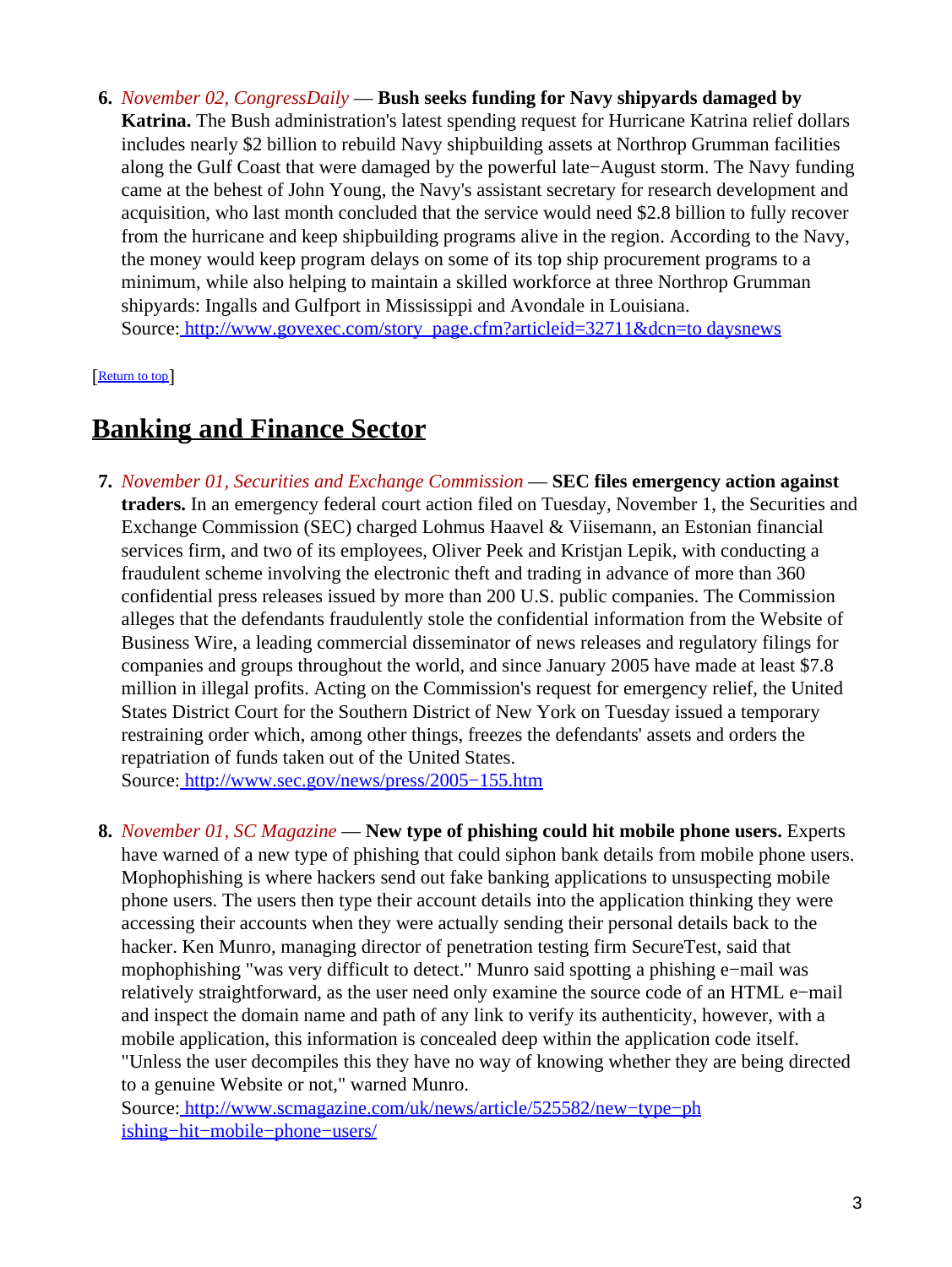**9.** *November 01, Associated Press* — **UK man sentenced in phishing fraud.** A British man was sentenced to four years in jail Tuesday, November 1, for masterminding a phishing fraud that stole identities and bank details from users of the eBay auction site. Prosecutors said David Levi, 29, of Lytham, England, led a six−man gang that stole nearly US\$360,000 from more than 160 people. They sent e−mails to eBay customers, pretending to be from eBay, asking for bank details. Other gang members were sentenced to jail terms ranging from six months to two years. "This was a coordinated and sophisticated fraud which took place over a 12−month period which required a determined and calculated approach," said Judge Phillip Sycamore, presiding in Preston Crown Court.

Source[: http://www.usatoday.com/tech/news/computersecurity/2005−11−0](http://www.usatoday.com/tech/news/computersecurity/2005-11-01-phsihing-sentence_x.htm) [1−phsihing−sentence\\_x.htm](http://www.usatoday.com/tech/news/computersecurity/2005-11-01-phsihing-sentence_x.htm)

[[Return to top](#page-0-1)]

### <span id="page-3-0"></span>**Transportation and Border Security Sector**

**10.** *November 02, Washington Times* — **Restricted airspace in Washington hits general aviation.** Revenue at 13 general aviation airports inside a vast area of restricted airspace around Washington, DC, has fallen \$27.5 million since 2003, according to a summary of a trade group's report to be filed Tuesday, November 1, with the Department of Transportation. The Federal Aviation Administration (FAA) created the Air Defense Identification Zone in February 2003 to help guard about 2,000 square miles of airspace over the Washington region. But airport operators within the restricted zone say pilots are abandoning their airfields because complying with the flight restrictions is difficult and proposed fines for crossing into the airspace are too steep. The FAA created the zone as a temporary security measure, but in August the agency proposed making the restriction permanent, and it could make the change once it reviews comments that were expected Tuesday. A smaller restricted area within the Air Defense Identification Zone extends about 15 miles from the Washington Monument. The smaller restricted area is off−limits to almost all aircraft except commercial planes and general aviation planes bound for Ronald Reagan Washington National Airport. The FAA has reported that keeping restrictions in place will cost three airports within the smaller restricted area millions of dollars annually.

Source[: http://washingtontimes.com/business/20051101−104928−8144r.ht m](http://washingtontimes.com/business/20051101-104928-8144r.htm)

**11.** *November 02, Miami Herald (FL)* — **Flights delayed, diverted after tower loses power in Florida airport.** Flights were delayed and others diverted from Florida's Fort Lauderdale−Hollywood International Airport Tuesday, November 1, after the control tower went without power for an hour and a half. Hand−held radios were used to help land airplanes, and later Miami International Airport took over Fort Lauderdale's air space until power came back at 7:45 p.m. EST, Federal Aviation Administration (FAA) spokesperson Kathleen Bergen said. There were no accidents, according to Bergen. At 6:17 p.m. EST the control tower lost power, and backup generators never turned on, Bergen said. Air traffic controllers then used hand−held radios to communicate with pilots and land planes for about 45 minutes until the radio batteries ran out, Bergen said. That's when Miami took over Fort Lauderdale's air space until power came back, she said. Some flights were delayed when more space was added between takeoff and landings to make up for the lack of power. Others were diverted to Miami International and Palm Beach International airports. The FAA will investigate why the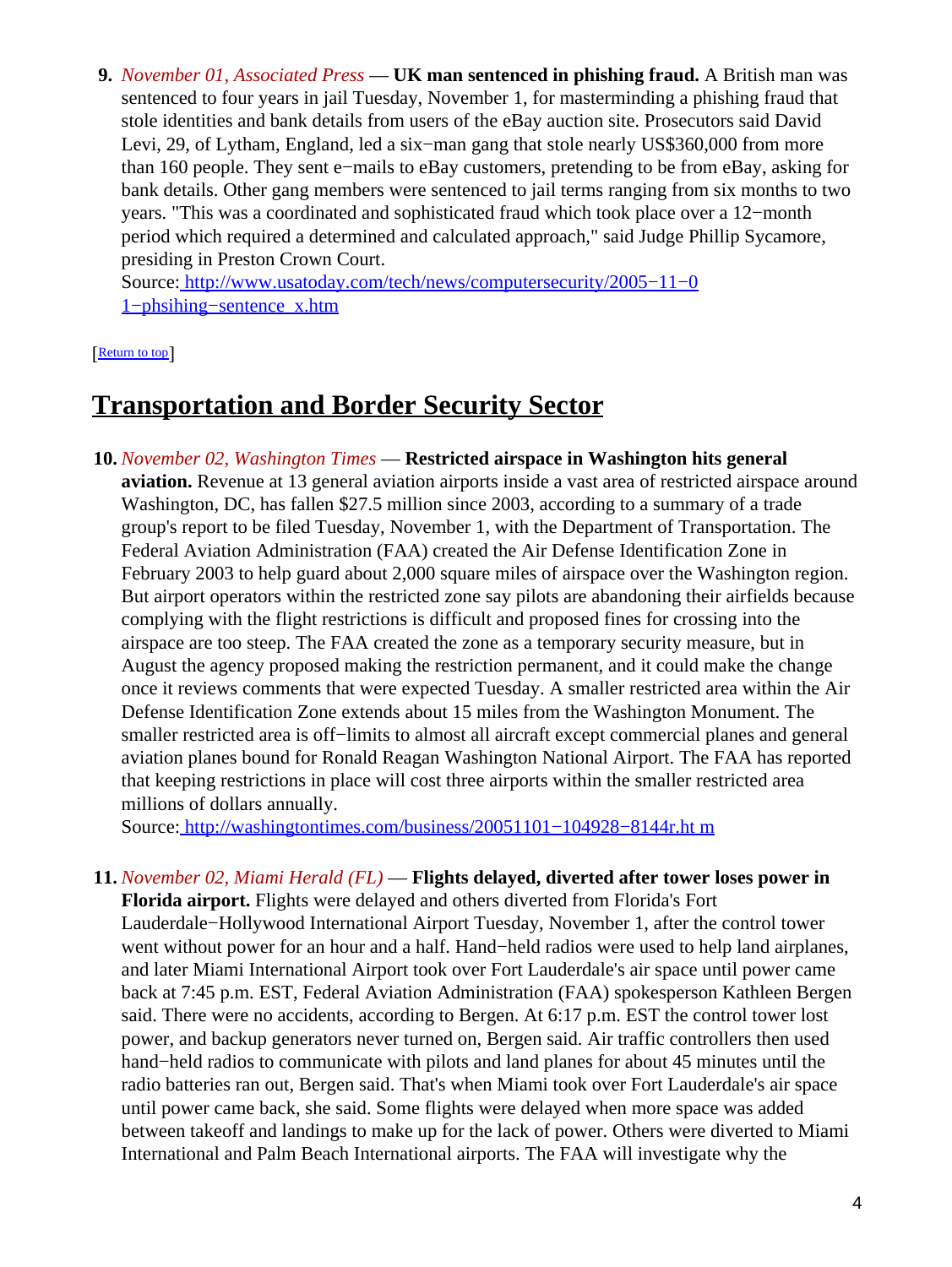generators never came on, Bergen said. Source[: http://www.miami.com/mld/miamiherald/13056687.htm](http://www.miami.com/mld/miamiherald/13056687.htm)

**12.** *November 02, Daily Breeze (CA)* — **Panel wants to maintain police presence at California airport.** Saying security at Los Angeles International Airport (LAX) is a top concern, police commissioners Tuesday, November 1, approved a proposal to keep 22 officers posted there despite the refusal of airport officials to pay for the positions. The Police Commission, the civilian oversight board for the Los Angeles Police Department (LAPD), approved a report that states the presence of LAPD officers at LAX is critical because it is considered one of the top terrorist targets in the western United States. The report moves now to a City Council committee. Commission President John Mack said the support for the 22 officers reflects a deep concern over the "terrorist threat."

Source[: http://www.dailybreeze.com/news/articles/1831571.html](http://www.dailybreeze.com/news/articles/1831571.html)

#### **13.** *November 02, New York Daily News* — **New York police and fire departments praise**

subway exit plans. Plans to install emergency exit gates in subway stations –– designed to speed evacuations –– were applauded Tuesday, November 1, by New York police and fire departments. The Transit Authority (TA) will spend \$25 million to outfit gates in all stations with "panic bars" that, when pushed, will unlock the exits. Riders currently have to either use floor−to−ceiling turnstiles called HEETs or ask a token−booth clerk to unlock a gate during a crisis. The Fire Department of New York (FDNY) spokesperson Jim Long said the department supports the TA's plan to upgrade the exits by December 2006, calling it a "positive step." When a panic bar is pushed, it will trigger a loud alarm and send an alert to the nearest full−time token−booth clerk, TA President Lawrence Reuter said. Source[: http://www.nydailynews.com/news/local/story/361571p−308029c. html](http://www.nydailynews.com/news/local/story/361571p-308029c.html)

- **14.** *November 02, Newsday (NY)* — **Animal shuts air tower in New York.** A nocturnal animal −− most likely a raccoon -- left feces on crucial equipment in the control tower of Long Island MacArthur Airport in Islip, NY, early Tuesday, November 1, forcing air traffic controllers to guide planes from the ground in an emergency procedure that hasn't been used in decades. The airport remained open and there were no delays. But controllers spent two and a half hours landing planes and clearing them for takeoff with only a partial view of the runway, using battery−powered backup communication devices. Animal control crews from the Town of Islip came in Tuesday afternoon and set three traps, hoping to catch the animal overnight. Source[: http://www.newsday.com/news/printedition/longisland/ny−litow](http://www.newsday.com/news/printedition/longisland/ny-litowe024494565nov02,0,3283893.story?coll=ny-linews-print) [e024494565nov02,0,3283893.story?coll=ny−linews−print](http://www.newsday.com/news/printedition/longisland/ny-litowe024494565nov02,0,3283893.story?coll=ny-linews-print)
- **15.** *November 02, Aero−News Network* — **Transportation Security Administration suspends Potomac Airfield's security program.** The Transportation Security Administration (TSA) has issued a letter to inform Maryland's Potomac Airfield that its security program has been suspended. The airport had recently been notified about its failure to comply with current security regulations. Planes utilizing this airfield, which is a part of the Maryland Three group −− known more notably as the "DC−3" −− fly in close proximity to many key assets and critical infrastructure in the Washington, DC, metropolitan area. In February 2005, TSA assumed management of a program which allowed Potomac Airfield, College Park Airport, and Washington Executive/Hyde Field to continue operations under a rule which was created specifically for the Maryland Three airports due to their location within the Washington, D.C.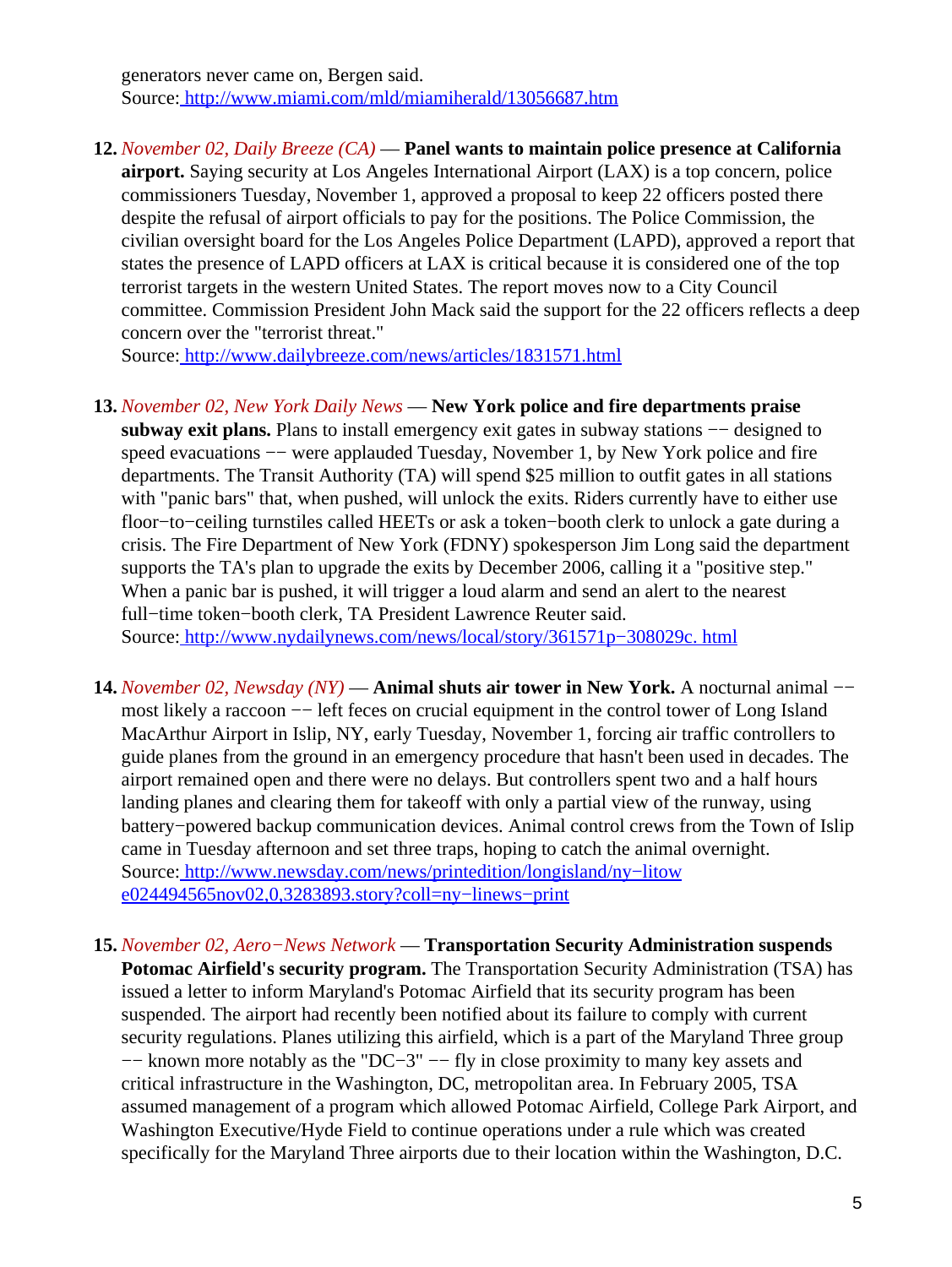Flight Restricted Zone. The rule also grants access to pilots not based at the Maryland Three airports by allowing them access the airports if they comply with the TSA−mandated security requirements and procedures. TSA routinely monitors these airports to ensure compliance through regular inspections and communications with the airport security coordinator. TSA plans to continue working with the Potomac Airfield staff on the issues surrounding the suspension.

Source[: http://www.aero−news.net/index.cfm?ContentBlockID=e5aae089−c](http://www.aero-news.net/index.cfm?ContentBlockID=e5aae089-cad3-4b64-87c7-57c993d40171) [ad3−4b64−87c7−57c993d40171](http://www.aero-news.net/index.cfm?ContentBlockID=e5aae089-cad3-4b64-87c7-57c993d40171)

<span id="page-5-0"></span>**16.** *November 02, Department of Homeland Security* — **DHS announces long−term border and immigration strategy.** Department of Homeland Security Secretary Michael Chertoff announced Wednesday, November 2, a comprehensive multi−year plan to secure America's borders and reduce illegal migration, entitled the Secure Border Initiative (SBI). "We will address all aspects of the border security problem across the board – deterrence, detection, response, apprehension, detention, and removal," said Secretary Chertoff. "We will address the challenges in each of these areas with an integrated mix of increased staffing, new technology, and enhanced infrastructure investment, as well as a new regime of regulations and legislative proposals." Since the events of 9/11, President Bush has placed ever−increasing importance on immigration control, including border security, and has devoted significant resources to the stark challenge of illegal migration. "Despite our substantial progress, we still face a substantial problem. The ability of individuals to enter our country outside legal channels is a threat to our homeland security. Flagrant violation of our borders undercuts the rule of law, undermines our security, and imposes particular economic strains on our border communities," said Secretary Chertoff. SBI is designed to enable DHS to achieve operational control of both the northern and southern border within five years.

Fact Sheet: Secure Border Initiative:

[http://www.dhs.gov/dhspublic/interapp/press\\_release/press\\_re lease\\_0794.xml](http://www.dhs.gov/dhspublic/interapp/press_release/press_release_0794.xml) Remarks by Homeland Security Secretary Michael Chertoff at the Houston Forum: <http://www.dhs.gov/dhspublic/display?content=4920> Source[: http://www.dhs.gov/dhspublic/display?content=4923](http://www.dhs.gov/dhspublic/display?content=4923)

[[Return to top](#page-0-1)]

## <span id="page-5-1"></span>**Postal and Shipping Sector**

**17.** *November 02, Chicago Tribune* — **Postal panel agrees to rate hike.** A two−cent boost in the price of a postage stamp was approved Tuesday, November 1, by the independent Postal Rate Commission. Under the recommendation, which now goes to the Postal Service's Board of Governors for final action, the cost of a first−class stamp will go from 37 cents to 39 cents. The Postal Service requested the increase in April. It is expected to go into effect in January. The increase is needed so the post office can make a \$3.1 billion escrow payment required by Congress. The increases now go back to the Board of Governors, which can agree to the commission's changes or ask for reconsideration.

Source[: http://www.chicagotribune.com/news/nationworld/chi−051102008](http://www.chicagotribune.com/news/nationworld/chi-0511020082nov02,1,4018346.story) [2nov02,1,4018346.story](http://www.chicagotribune.com/news/nationworld/chi-0511020082nov02,1,4018346.story)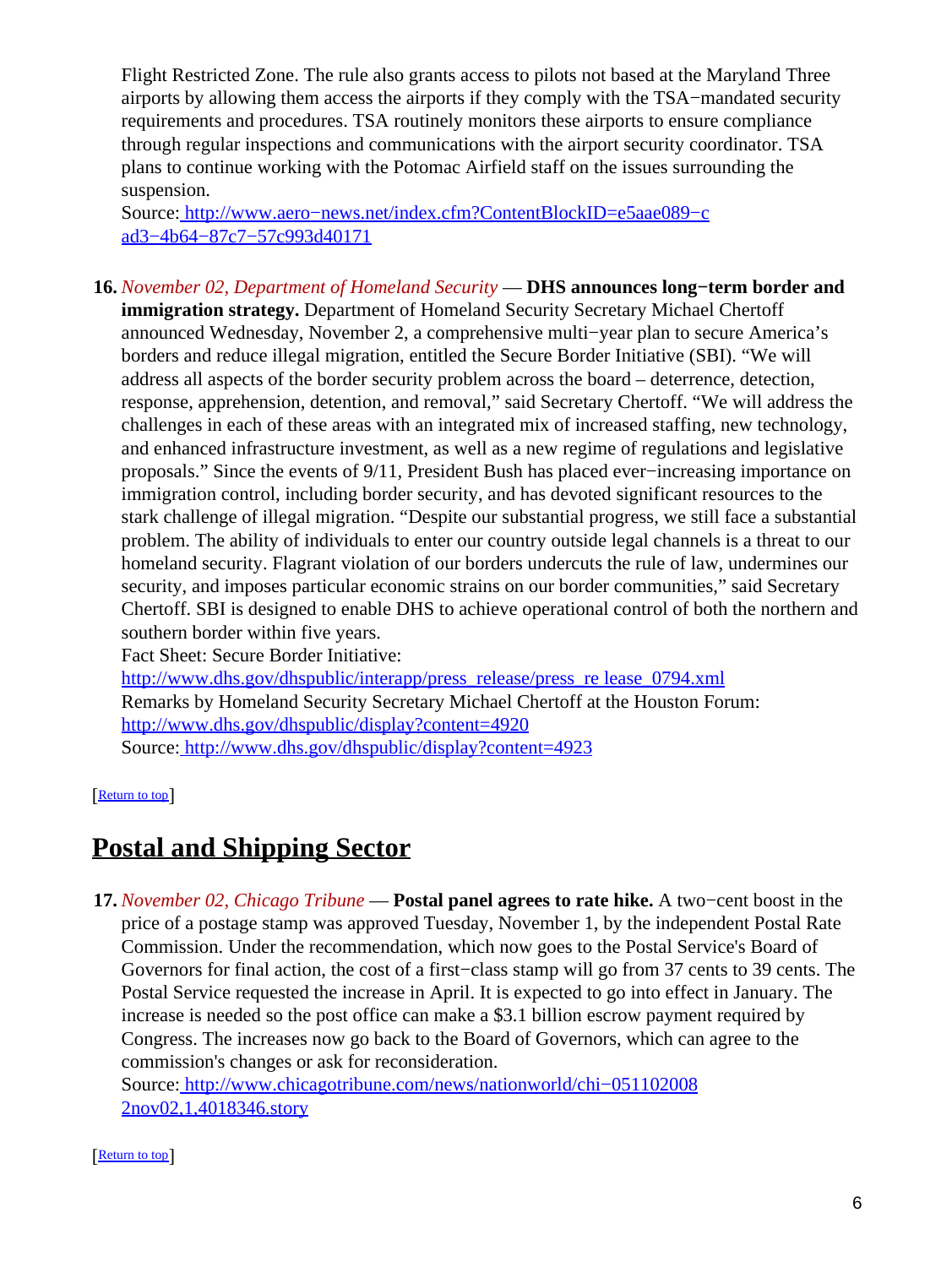## <span id="page-6-0"></span>**Agriculture Sector**

**18.** *November 02, Palm Beach Post (FL)* — **Citrus greening can be managed, but not eradicated, state says.** It's too late to eradicate citrus greening disease, a tree−killing plague first detected in Florida in August, state and federal agriculture officials say. The state will develop guidelines for commercial growers to manage the disease, said Craig Meyer, deputy commissioner of the state Department of Agriculture. The decision to live with the disease, also known as huanglongbing, was made after an October 20 teleconference call that included scientists as well as state and federal regulatory officials. Eradication is not feasible, the scientists said, because of the length of time greening has been in the state, the difficulty of detecting infected trees, the fact that the disease gets moved by an insect, and the limits of the diagnostic tools available. Since August, a total of 404 citrus trees in 268 locations have been confirmed positive for greening in eight counties, said Denise Feiber, a spokesperson for the state Agriculture Department. A survey to determine how widespread the disease is will continue, and the state will develop guidelines for management practices as well as an educational program to help citrus owners recognize the disease's symptoms. Greening, a bacterial disease recognized by mottled leaves and lopsided, bitter fruit, is spread by the Asian citrus psyllid.

Source[: http://www.palmbeachpost.com/business/content/business/epape](http://www.palmbeachpost.com/business/content/business/epaper/2005/11/02/a1d_greening_1102.html)  $r/2005/11/02/a1d$  greening 1102.html

**19.** *November 01, Stop Soybean Rust News* — **More soybean rust found in North and South**

**Carolina counties.** Both of the Carolinas confirmed additional Asian soybean rust finds Tuesday, November 1, in Duplin and Pender counties in North Carolina and in Aiken, SC. The finds in North Carolina bring the state total to seven. In South Carolina, the Aiken find was in one soybean field submitted by David Howle, assistant director, regulatory services, Clemson University. South Carolina now has confirmed soybean rust in nearly 40 percent of all the counties in the state  $-18$  out of 46.

Source[: http://www.stopsoybeanrust.com/viewStory.asp?StoryID=611](http://www.stopsoybeanrust.com/viewStory.asp?StoryID=611)

[[Return to top](#page-0-1)]

### <span id="page-6-1"></span>**Food Sector**

**20.** *November 02, Associated Press* — **Mad cow found difficult to track.** Texas state researchers tracking the herd associated with the nation's first domestic case of mad cow disease found that most of the cattle were slaughtered before federal officials started their inquiry and that incomplete records hampered the investigation. One offspring of the infected cow could not be located and might have entered the food supply, the researchers said. The U.S. Department of Agriculture and the Food and Drug Administration traced 413 animals and reported that 147 herd mates and offspring were presumed to have been slaughtered for food, livestock feed, or other use, and that 21 could not be traced. The USDA killed and tested 67 animals, all of which tested negative for mad cow disease. However, reports compiled for the Texas Animal Health Commission (TAHC) show that about 350 of the 413 cows were sent for slaughter. The state investigators found that many records were no longer available, and ended up using the state's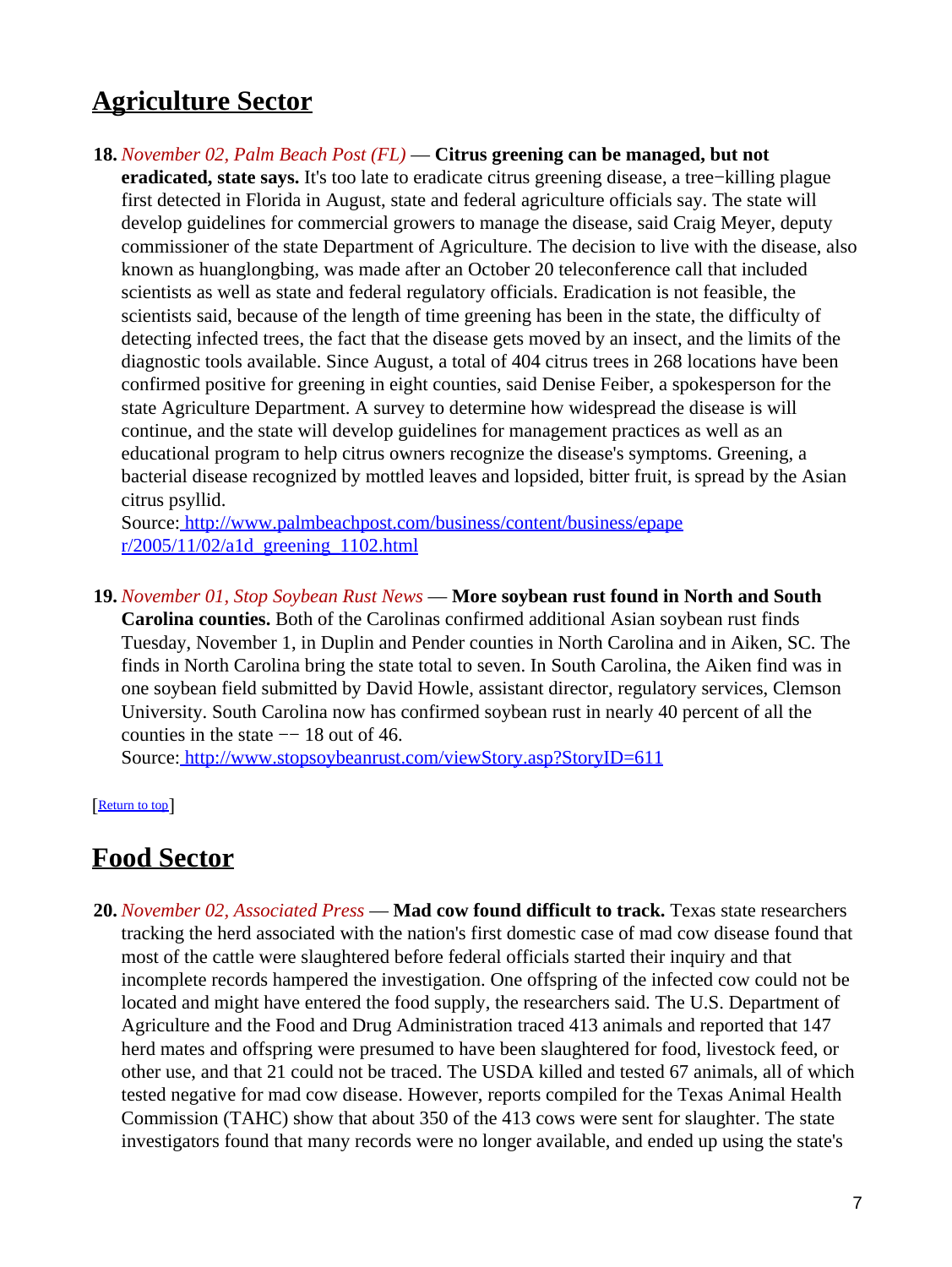own cattle health records from the county where the herd was located to get a picture of the herd's animals. "If it were not for our brucellosis information and database, we would have had extraordinary difficulty in conducting this investigation," said Max Coats, of the TAHC. Brucellosis is a bacterial disease in cattle.

Texas Animal Health Commission:<http://www.tahc.state.tx.us/> Source[: http://abcnews.go.com/Health/wireStory?id=1273944](http://abcnews.go.com/Health/wireStory?id=1273944)

**21.** *November 01, Food Safety and Inspection Service* — **Ground beef patties recalled.** Quaker Maid Meats, Inc., a Reading, PA, firm, is voluntarily recalling approximately 94,400 pounds of frozen ground beef patties that may be contaminated with E. coli O157:H7, the U.S. Department of Agriculture's Food Safety and Inspection Service announced Tuesday, November 1. The patties were shipped to retail stores in Connecticut, Florida, Georgia, Maine, Maryland Massachusetts, New Jersey, New York, Pennsylvania, South Carolina, Virginia, and Wisconsin. Testing done by the New York Department of Health has linked the product to illnesses. E. coli O157:H7 is a potentially deadly bacterium that can cause bloody diarrhea and dehydration.

Source: http://www.fsis.usda.gov/News & Events/Recall 046 2005 Relea se/index.asp

[[Return to top](#page-0-1)]

## <span id="page-7-0"></span>**Water Sector**

**22.** *November 02, Associated Press* — **Delta earthquake could devastate California water system, state warns.** A major Northern California earthquake could severely damage the Sacramento−San Joaquin Delta levee system and jeopardize the water supply for two−thirds of Californians for more than a year, said Lester Snow, director of the California Department of Water Resources. An earthquake could lead to the collapse of many sections of levees, which channel Northern California rivers on their run to San Francisco Bay, Snow said. Snow told a joint hearing of three state Senate committees that a 6.5−magnitude earthquake could collapse 30 levees, flood 16 delta islands, and damage 200 miles of additional levees. The ruptured levees also would allow salt water to rush in to the river system, causing an immediate shutdown of the pumps that send water south to San Joaquin Valley farmers and Southern California water districts. Cities would have to use alternative water sources and resort to rationing, Snow said. It would cost \$1.3 billion to strengthen 500 miles of delta levees so they are not subject to erosion in a flood, but even that would do nothing to make them more resistant to earthquakes, said Leslie Harder, the water resources department's acting deputy director for public safety.

California Department of Water Resources presentation:

[http://www.publicaffairs.water.ca.gov/newsreleases/2005/11−0 1−05DeltaEarthquake.pdf](http://www.publicaffairs.water.ca.gov/newsreleases/2005/11-01-05DeltaEarthquake.pdf) Source[: http://www.signonsandiego.com/news/state/20051102−0013−ca−le](http://www.signonsandiego.com/news/state/20051102-0013-ca-levees-earthquake.html) [vees−earthquake.html](http://www.signonsandiego.com/news/state/20051102-0013-ca-levees-earthquake.html)

**23.** *November 01, Associated Press* — **New Mexico distributing emergency water test kits.** The Nex Mexico Drinking Water Bureau plans to distribute emergency response kits to selected drinking water systems. The idea is to help evaluate and identify potential contamination after human intrusions. The state Environment Department says that will provide peace of mind when it comes to the drinking water supply. The 147 kits will be going out in the coming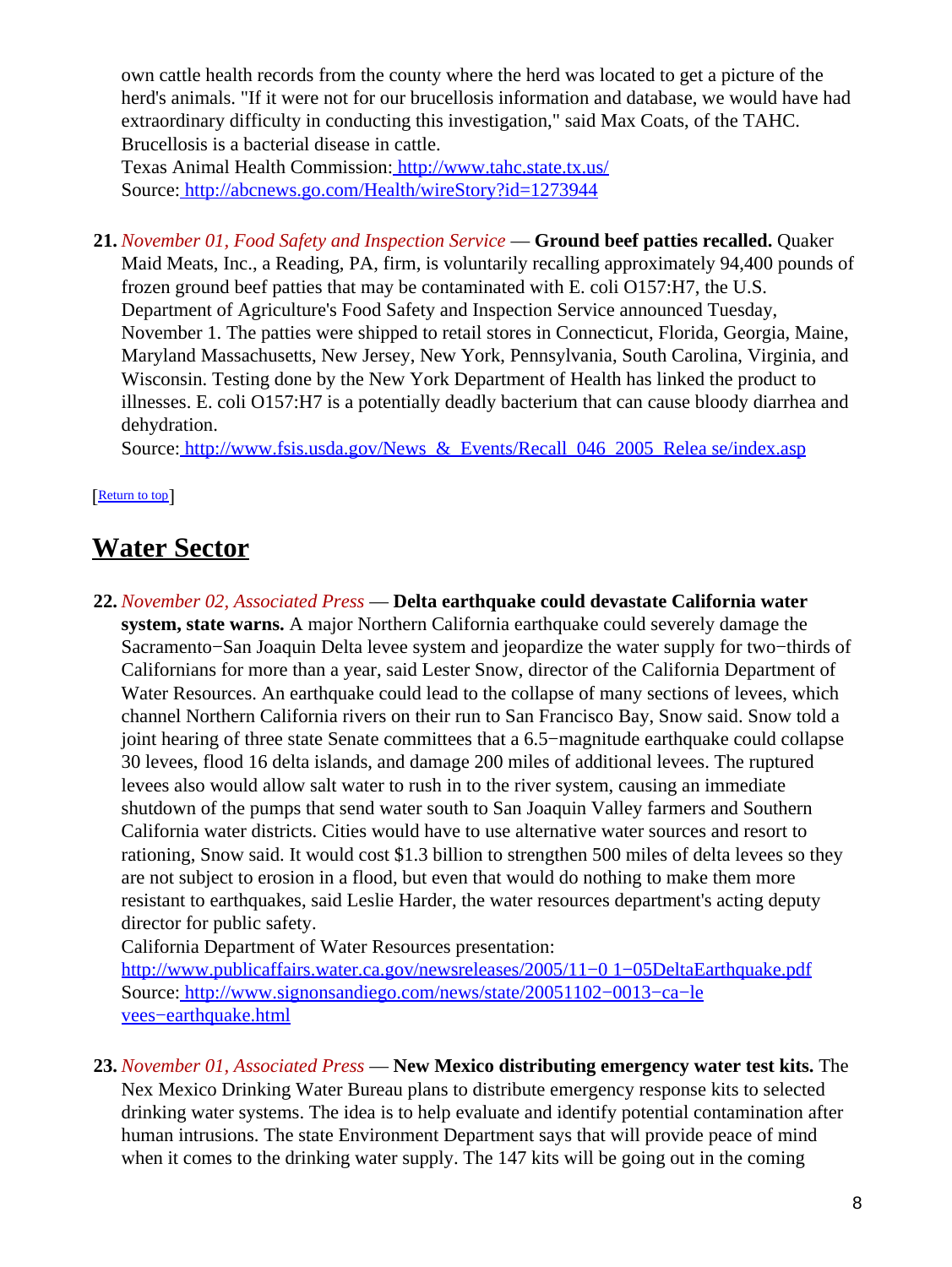months. Each kit will be able to do an airborne radiological screening and a water contamination assessment. Source[: http://www.krqe.com/expanded.asp?ID=12666](http://www.krqe.com/expanded.asp?ID=12666)

[[Return to top](#page-0-1)]

# <span id="page-8-0"></span>**Public Health Sector**

**24.** *November 02, Bloomberg* — **Anthrax vaccine shipments delayed.** VaxGen Inc. said Tuesday, November 1, its first shipments of an anthrax vaccine for the U.S. government will be delayed until the fourth quarter of 2006 as it makes required manufacturing changes. VaxGen won an \$877.5 million contract a year ago to supply 75 million doses of a vaccine to the U.S. Centers for Disease Control and Prevention's stockpile of emergency medical supplies, with the first doses due in the first half of next year. The company said ithat it has informed federal officials about the delay.

Source[: http://www.insidebayarea.com/businessnews/ci\\_3174478](http://www.insidebayarea.com/businessnews/ci_3174478)

- **25.** *November 01, Nature* — **Use of common drug could stretch world stocks of antiviral drug.** Tamiflu (oseltamivir phosphate) is the main antiflu medicine recommended by the World Health Organization (WHO). The WHO suggests that, in anticipation of a flu pandemic, countries should stockpile enough for at least a quarter of their population. But although Swiss drugmaker Roche, the sole supplier, has quadrupled its production capacity over the past two years, the current supply is thought to cover just two percent of the world population. Joe Howton, medical director at the Adventist Medical Center in Portland, OR, has suggested a way to double supplies. The technique was invented during the Second World War to extend penicillin supplies. Scientists found that a simple benzoic acid derivative called probenecid stops many drugs, including antibiotics, being removed from the blood by the kidneys. Howton noticed from Roche's data that Tamiflu, like penicillin, is actively secreted by the kidneys, and that the process is inhibited by probenecid. Giving the flu drug together with probenecid doubles the time that Tamiflu's active ingredient stays in the blood, doubles its maximum blood concentration, and multiplies 2.5−fold the patient's total exposure to the drug. Source[: http://www.nature.com/news/2005/051031/full/438006a.html](http://www.nature.com/news/2005/051031/full/438006a.html)
- **26.** *November 01, Associated Press* — **Mississippi has eight cases of St. Louis encephalitis.** Eight cases of St. Louis encephalitis virus have been reported in Mississippi since August. Four of the eight St. Louis encephalitis cases this year have been reported in Hinds County. That compares to two state cases in 2003, the last time a case was reported since 1994. The highest number of cases was 210 in 1975, according to the U.S. Centers for Disease Control. St. Louis encephalitis information: [http://www.cdc.gov/ncidod/dvbid/arbor/sle\\_qa.htm](http://www.cdc.gov/ncidod/dvbid/arbor/sle_qa.htm) Source[: http://www.sunherald.com/mld/sunherald/news/state/13051592.h tm](http://www.sunherald.com/mld/sunherald/news/state/13051592.htm)

[[Return to top](#page-0-1)]

## <span id="page-8-1"></span>**Government Sector**

**27.**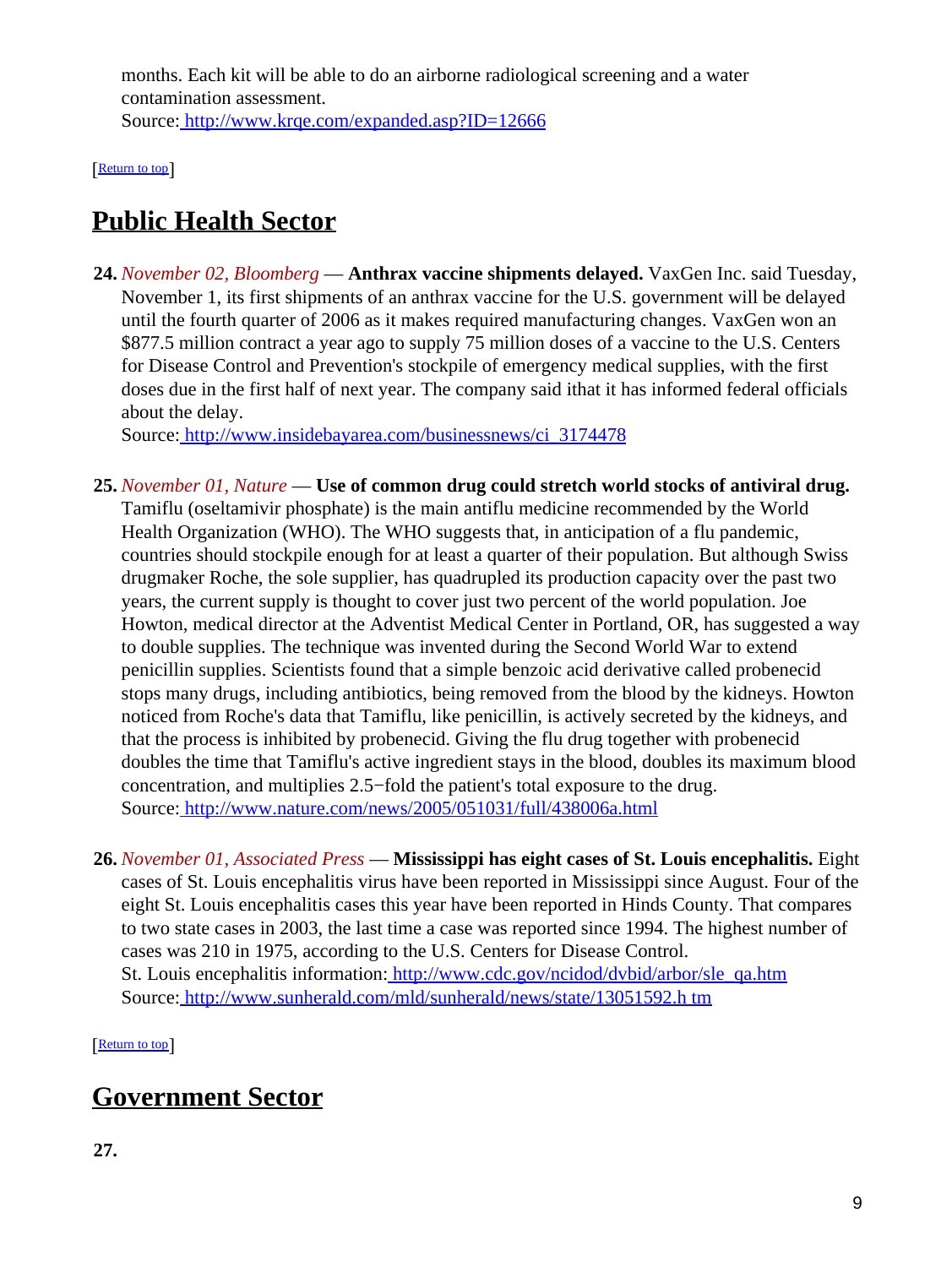*November 01, Department of Homeland Security* — **Coordinator named to lead federal recovery and rebuilding activities in the Gulf Coast Region.** Department of Homeland Security (DHS) Secretary Michael Chertoff, in consultation with the President, on Tuesday, November 1, appointed Donald E. Powell as Coordinator of Recovery and Rebuilding in the Gulf Coast Region. Powell will serve as the Administration's primary point of contact with Congress, state and local governments, the private sector, and community leaders on mid and long−term recovery and rebuilding plans in response to Hurricanes Katrina and Rita. As Coordinator, Powell will report to the President through Secretary Chertoff and be responsible for developing specific goals and coordinating policies and programs for mid−to−long−term federal recovery and rebuilding efforts in the Gulf States Region. He is expected to coordinate federal involvement in support of state and local officials on issues ranging from economic development to infrastructure rebuilding. U.S. Coast Guard Vice Admiral Thad Allen will continue to coordinate immediate and short−term operational issues on behalf of the federal government in support of state and local governments. It is anticipated that Allen will transition out of his role in the field by the end of this year.

Fact Sheet: Coordinating Federal Support for Gulf Coast Rebuilding: [http://www.whitehouse.gov/news/releases/2005/11/20051101−6.h tml](http://www.whitehouse.gov/news/releases/2005/11/20051101-6.html) Source[: http://www.dhs.gov/dhspublic/display?content=4917](http://www.dhs.gov/dhspublic/display?content=4917)

[[Return to top](#page-0-1)]

### <span id="page-9-0"></span>**Emergency Services Sector**

**28.** *November 02, Associated Press* — **Federal regulators monitor mock disaster drill at Palo Verde Nuclear Plant.** Federal regulators are closely watching a three−day mock disaster drill at the nation's largest nuclear power facility. Palo Verde Nuclear Generating Station supplies electricity to about four million customers in Arizona, New Mexico, Texas and California. The drill began Tuesday, November 1, at the plant, some 50 miles west of downtown Phoenix, AZ, to test the state's emergency response system. State, county and local officials are being evaluated by inspectors from the Federal Emergency Management Agency and the Nuclear Regulatory Commission on their handling of a mock accident at the plant. In the mock disaster, a power failure and a broken backup generator cause the reactor in Palo Verde's Unit 1 to shut down. Minutes later, a leak develops in the cooling system. Superheated, radioactive steam fills the containment vessel, and some of it gushes outside in a deadly vapor cloud. Working out of the National Guard armory at Phoenix's Papago Park, more than 60 officials studied computer screens, plume maps, weather reports and emergency plans. The objective of the drill is to anticipate escalations, plan for every possible problem, and learn from mistakes. Source[: http://www.abqjournal.com/biz/apmock11−02−05.htm](http://www.abqjournal.com/biz/apmock11-02-05.htm)

#### **29.** *November 01, Associated Press* — **Israel, Arab countries join Greek disaster relief exercise.**

Military personnel from Israel and five Arab states, together with Greek forces, took part Tuesday, November 1, in a rare joint disaster relief exercise in Gavdos, Greece. Greek and Israeli rescue workers and military personnel participated directly in the exercise, involving mock rescue operations for an earthquake and a sinking merchant ship. Military observers from Egypt, Jordan, Algeria, Morocco and Tunisia attended the drill south of the island of Crete. "This is a step forward in regional cooperation," said Adm. Panagiotis Chinofotis, head of Greece's National Defense General Staff. "The two main objectives of this exercise are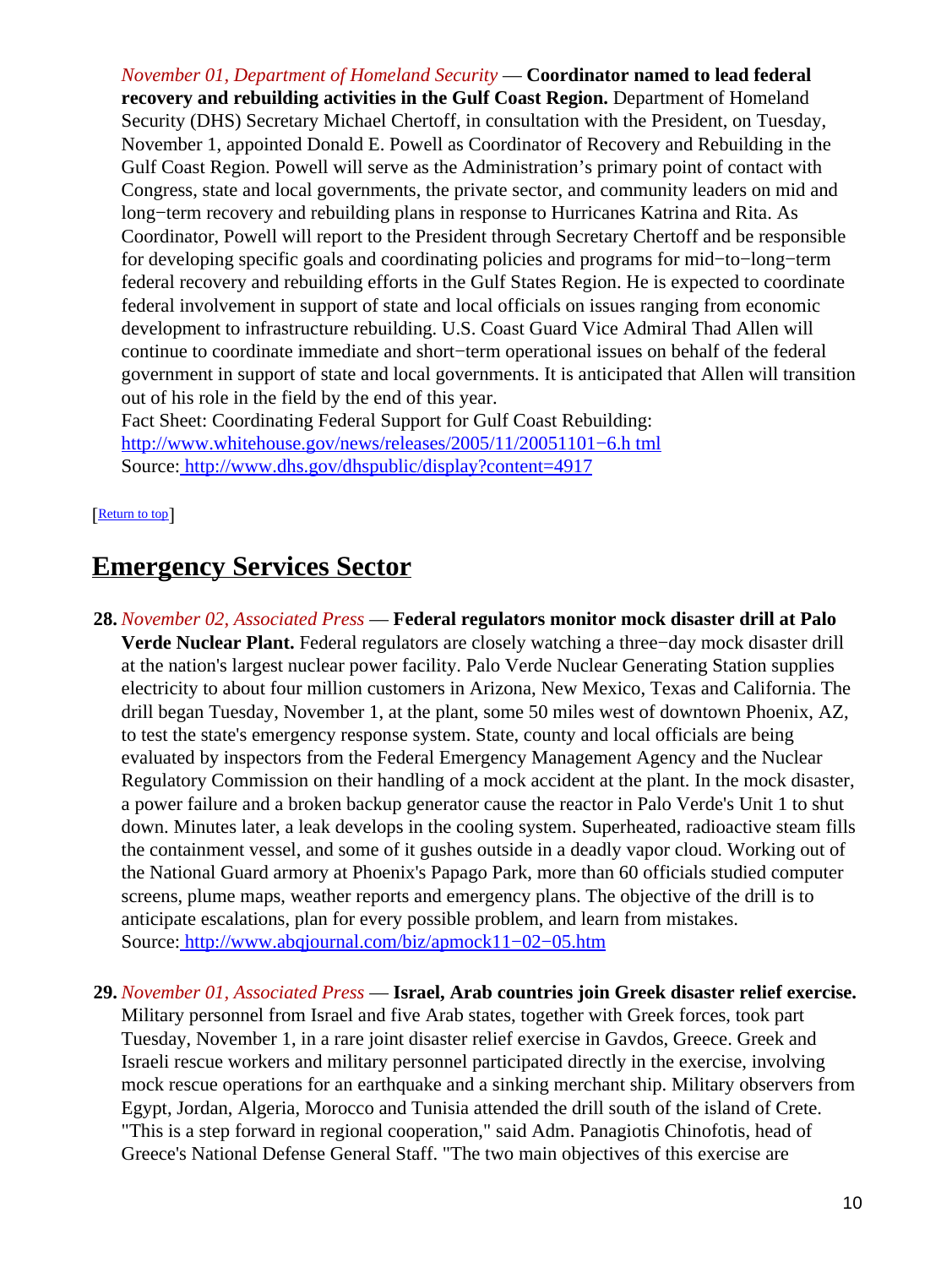humanitarian assistance and disaster relief." Code−named Dolphin '05, the exercise involved about 1,000 Greek personnel as well as naval vessels, helicopters and C−130 military transport aircraft. A 110−member Israeli force participated with a navy corvette, including a 35−member disaster relief team. NATO member Greece and the other six countries are part of the so−called Mediterranean Dialogue group, which was formed in 1994 but has remained largely inactive and has had no military cooperation in the past.

Source[: http://www.haaretzdaily.com/hasen/spages/640356.html](http://www.haaretzdaily.com/hasen/spages/640356.html)

- **30.** *November 01, Associated Press* — **Emergency drills conducted in the nation's capital to test coordination.** Emergency responders across the Washington, DC, region are taking part in drills from Tuesday, November 1, to Thursday, November 3. Local, state and federal agencies will participate in Capital Shield '06, an exercise led by the military. Tuesday's activities included a drill at Fort Myer involved agencies from Arlington County, Alexandria and Fort Myer. Bolling Air Force Base, in Southeast Washington, will also be a focus of activity. Additional drills are planned this week in the District and Olney and at Fort Belvoir. Officials want to ensure that agencies are prepared to respond to emergencies in a coordinated way. Source[: http://www.nbc4.com/news/5220637/detail.html](http://www.nbc4.com/news/5220637/detail.html)
- **31.** *November 01, Federal Computer Weekly* — **New technologies to be fielded faster for first responders.** Hurricane Katrina revealed disconnects among federal, state and local public−safety systems necessary for responding to the disaster, warned Charles McQueary, undersecretary of the Department of Homeland Security's (DHS) Science and Technology Directorate, in a speech Tuesday, November 1. McQueary spoke at the Technologies for Critical Incident Preparedness Conference and Exposition, which was sponsored by DHS and the Department of Justice. DHS and first responders must establish effective relationships to have seamless federal, state and local cooperation in an emergency, and great plans on paper must translate to effective response on the ground, McQueary said. Getting new technologies to first responders will also help them better manage future disasters, McQueary said. The directorate he leads is taking steps to improve procurement and distribution processes so that qualified new technologies reach the field faster. DHS will use the Rapid Technology Application Program (RTAP) to fund, develop and deliver new technologies within six to 18 months after awarding development contracts, according to McQueary. In the RTAP program pipeline are two technologies: an advanced 3D−imaging system that can "see" first responders inside buildings so they can be evacuated in an emergency, and a heartbeat sensor and software to find concealed people.

Source[: http://www.fcw.com/article91281−11−01−05−Web](http://www.fcw.com/article91281-11-01-05-Web)

**32.** *October 31, Department of Homeland Security* — **Homeland Security urges small and medium−sized businesses to take steps to prepare for emergencies.** Ready Business, an extension of the Department of Homeland Security's Ready campaign, is designed to educate owners and managers of small to medium−sized businesses about preparing their employees, operations and assets in the event of an emergency. To help spread this critical message, the Department of Homeland Security, in partnership with The Advertising Council, has sponsored new business−specific public service announcements due out in November. According to the U.S. Small Business Administration, small businesses represent more than 99 percent of all employers, provide approximately 75 percent of the net new jobs added to the economy, and represent 97 percent of all U.S. exporters. Unfortunately, small to medium−sized businesses are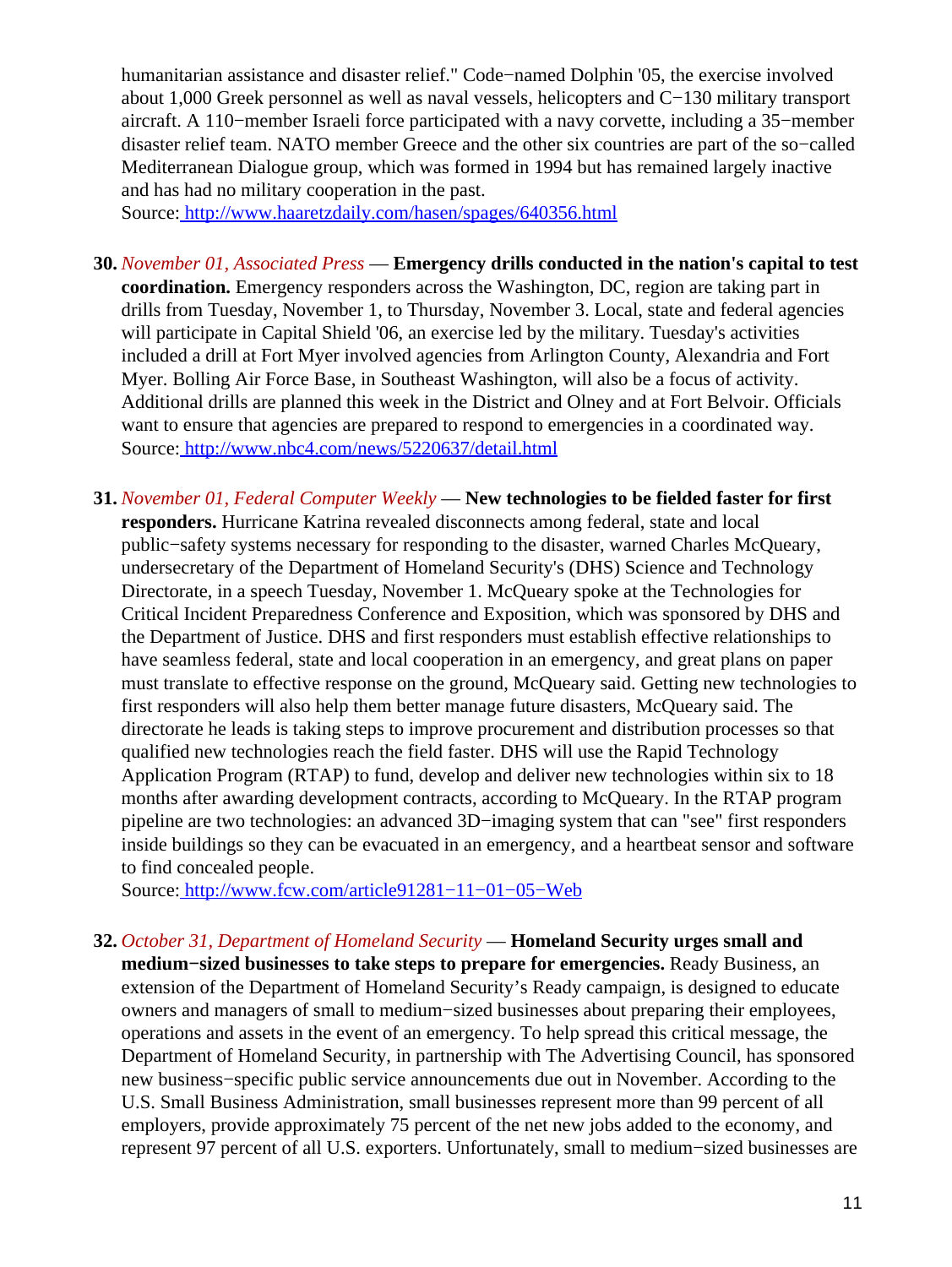also the most vulnerable in the event of an emergency. Although most businesses agree emergency preparedness is important, too few are taking the necessary steps to prepare. Designed to reach managers and owners of small to medium−sized businesses in a number of industries, the advertisements encourage business people to visit the Ready Business campaign Website at Ready.gov. The Website and other Ready Business materials can assist businesses in tasks such as creating an evacuation plan, planning for fire safety, securing facilities and equipment, and reviewing insurance coverage.

Ready.gov:<http://www.ready.gov/>

Ready Business campaign Website:<http://www.ready.gov/business/index.html> Source[: http://www.dhs.gov/dhspublic/display?content=4913](http://www.dhs.gov/dhspublic/display?content=4913)

[[Return to top](#page-0-1)]

# <span id="page-11-0"></span>**Information Technology and Telecommunications Sector**

- **33.** *November 01, Government Technology* — **FCC Approves SBC/AT&T and Verizon/MCI.** The Federal Communications Commission (FCC) has approved the mergers of SBC Communications Inc. with AT&T Corp. and Verizon Communications Inc. with MCI Inc. The FCC concluded that consumers will benefit from the mergers of these corportations. Source[: http://www.govtech.net/news/news.php?id=97111](http://www.govtech.net/news/news.php?id=97111)
- **34.** *November 01, PC World* — **'Frankenstein' attack hits AIM.** A new worm is targeting America Online instant messenger users. The worm is installing rootkit types of backdoors on infected machines. The attack starts by the user opening a link of an AOL "buddy." This link contains an infection sequence with drops adware files and the rootkit itself. Once on the PC, the malware shutsdown the antivirus software and installs new software that allos the PC to be remotely controlled.

Source[: http://www.pcworld.com/news/article/0,aid,123350,00.asp](http://www.pcworld.com/news/article/0,aid,123350,00.asp)

- **35.** *November 01, Secunia* — **Linux kernel potential buffer overflow vulnerabilities.** Two vulnerabilities have been reported in the Linux Kernel. Currently they have an unknown impact. The first includes a boundary error due to missing parameter validation in the "map\_to\_seg7()" function in "drivers/usb/input/map\_to\_7segment.h" of the Yealink driver may cause out−of−bound memory references. The second vulnerability is a boundary error in "/drivers/i2c/i2c−core.c" when handling SMBus Block Write transactions may cause a buffer overflow. According to Secunia the vulnerabilities have been fixed in version 2.6.14−git4. Source[: http://secunia.com/advisories/17384/](http://secunia.com/advisories/17384/)
- **36.** *October 31, Secunia* — **Avaya multiple Ethereal vulnerabilities.** Avaya has acknowledged vulnerabilities in Ethereal which can be exploited by malicious people to cause a Denial of Service attack or compromise a vulnerable system. These attacks can include remote attackers sending malicious packets that could cause Ethereal to crash or execute arbitrary code. In order for an attacker to exploit these vulnerabilities an authenticated local system user would first manually start the Ethereal application. According to Secunia, the vendor is reportedly considering to include an update for a future release. Source[: http://secunia.com/advisories/17392/](http://secunia.com/advisories/17392/)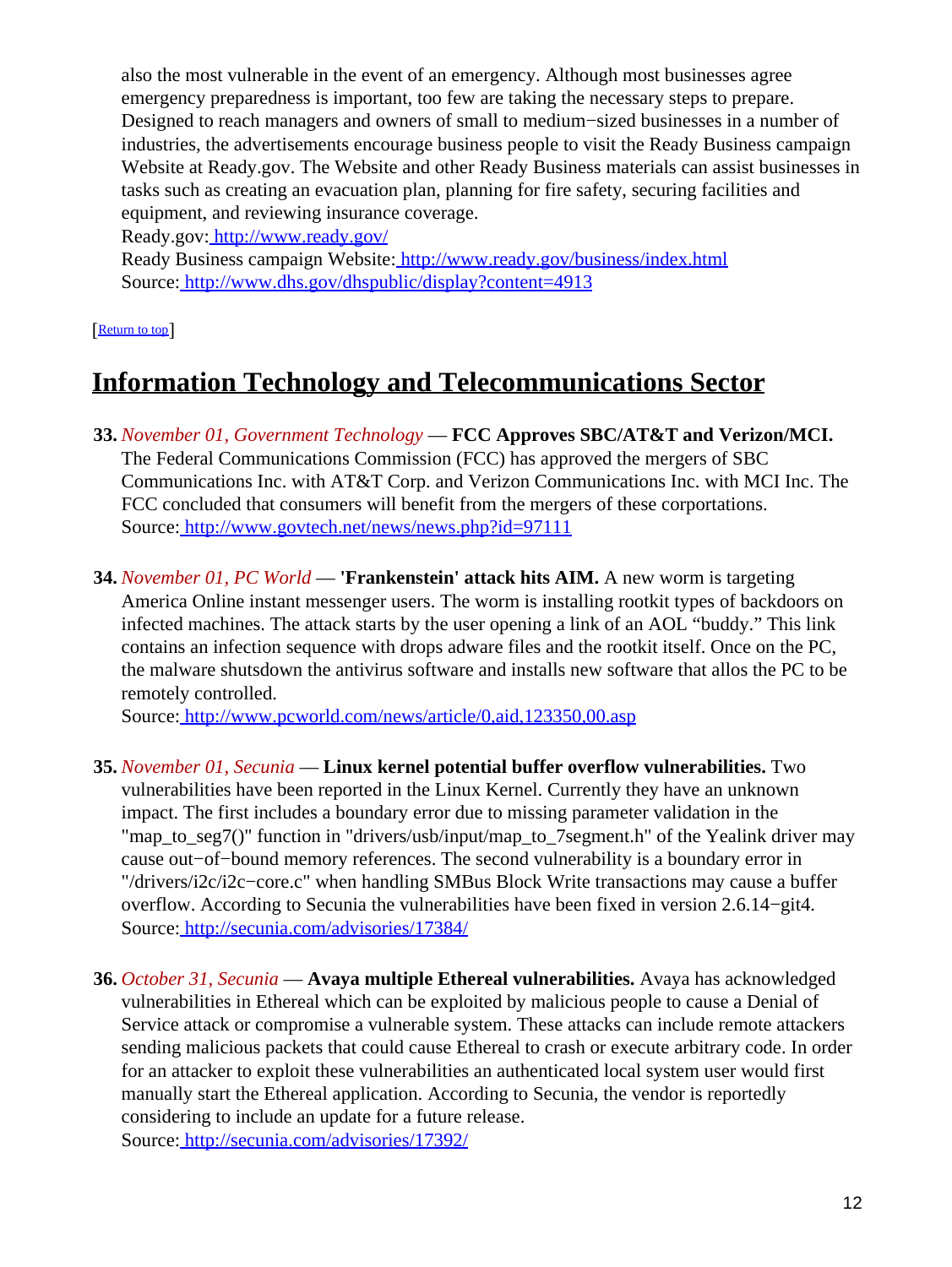#### **Internet Alert Dashboard**

<span id="page-12-0"></span>

|                                                                                        | <b>DHS/US-CERT Watch Synopsis</b>                                                                                                                                                                                                                                                                |  |  |
|----------------------------------------------------------------------------------------|--------------------------------------------------------------------------------------------------------------------------------------------------------------------------------------------------------------------------------------------------------------------------------------------------|--|--|
| <b>Over the preceding 24 hours, there has been no cyber activity which constitutes</b> |                                                                                                                                                                                                                                                                                                  |  |  |
|                                                                                        | <b>and I amusual and significant threat to Homeland Security, National Security, the</b><br>  Internet, or the Nation's critical infrastructures.                                                                                                                                                |  |  |
|                                                                                        |                                                                                                                                                                                                                                                                                                  |  |  |
|                                                                                        |                                                                                                                                                                                                                                                                                                  |  |  |
|                                                                                        | $\mathbf{F}$ and $\mathbf{F}$ and $\mathbf{F}$ and $\mathbf{F}$ and $\mathbf{F}$ and $\mathbf{F}$ and $\mathbf{F}$ and $\mathbf{F}$ and $\mathbf{F}$ and $\mathbf{F}$ and $\mathbf{F}$ and $\mathbf{F}$ and $\mathbf{F}$ and $\mathbf{F}$ and $\mathbf{F}$ and $\mathbf{F}$ and $\mathbf{F}$ and |  |  |

**US−CERT Operations Center Synopsis:** US−CERT is aware of publicly available proof of concept code for an Oracle worm. Currently, US−CERT cannot confirm if this code works. We are working with Oracle to determine the threat posed by this code.

Although there is limited information concerning this potential threat, US−CERT strongly encourages Oracle system administrators to implement the following workarounds:

- \* Change default user credentials for Oracle installations
- \* Change the default port for the TNS listener
- \* Restrict Oracle network access to trusted hosts only
- \* Revoke CREATE DATABASE LINK privileges from the CONNECT role

US−CERT will continue to investigate the issue and provide updates as they become available.

| <b>Current Port Attacks</b>                                                                                            |                                                                                                                          |  |  |  |
|------------------------------------------------------------------------------------------------------------------------|--------------------------------------------------------------------------------------------------------------------------|--|--|--|
|                                                                                                                        |                                                                                                                          |  |  |  |
| <b>Top 10 Target Ports</b>                                                                                             | $6346$ (gnutella–svc), 1026 (win–rpc), 445 (microsoft–ds),                                                               |  |  |  |
|                                                                                                                        | 6881 (bittorrent), 80 (www), 135 (epmap), 25 (smtp), 139                                                                 |  |  |  |
|                                                                                                                        | (netbios-ssn), 32789 (---), 53 (domain)                                                                                  |  |  |  |
|                                                                                                                        | Source: http://isc.incidents.org/top10.html; Internet Storm Center                                                       |  |  |  |
| To report cyber infrastructure incidents or to request information, please contact US-CERT at soc@us-cert.gov or visit |                                                                                                                          |  |  |  |
| their Website: www.us-cert.gov.                                                                                        |                                                                                                                          |  |  |  |
|                                                                                                                        | Information on IT information sharing and analysis can be found at the IT ISAC (Information Sharing and Analysis Center) |  |  |  |

[[Return to top](#page-0-1)]

Website: [https://www.it−isac.org/.](https://www.it-isac.org/)

# <span id="page-12-1"></span>**Commercial Facilities/Real Estate, Monument &Icons Sector**

**37.** *November 02, Associated Press* — **FBI: Muslims detained were close to arena air duct.** Five Muslim football fans were detained and questioned during a New York Giants−New Orleans Saints game because they were congregating near the main air intake duct for Giants Stadium, not because they were praying, an FBI spokesperson stated on Wednesday, November 2. Several of the fans were expected to detail their experience from the September 19 game at an afternoon news conference in Manhattan. One of the men, along with his lawyer, said Tuesday, November 1, the five were unfairly profiled and detained because they had been praying at the stadium, as their Muslim faith requires five times a day. But Special Agent Steven Siegel said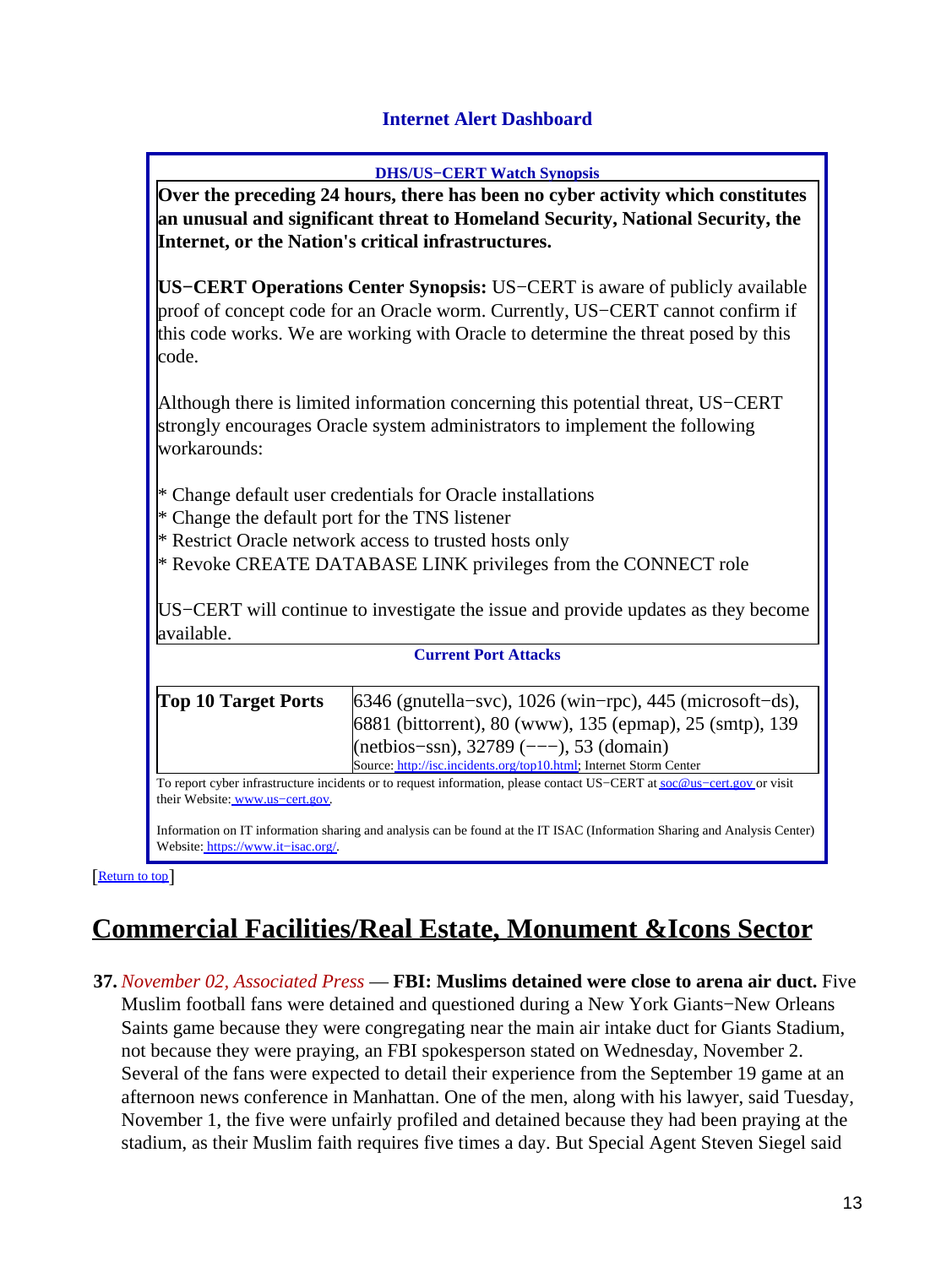that the men aroused suspicion because they were congregating near the main air intake duct for the stadium. In addition, former President Bush was on hand that night as part of a fundraising campaign he and former President Clinton were leading for victims of Hurricane Katrina. That air duct area, which was accessible to anyone at the time, has since been fenced off, Siegel said. Source[: http://www.newsday.com/news/local/wire/newjersey/ny−bc−nj−−g](http://www.newsday.com/news/local/wire/newjersey/ny-bc-nj--giantsstadium-mus1102nov02,0,2242182.story?coll=ny-region-apnewjersey) [iantsstadium−mus1102nov02,0,2242182.story?coll=ny−region−apn ewjersey](http://www.newsday.com/news/local/wire/newjersey/ny-bc-nj--giantsstadium-mus1102nov02,0,2242182.story?coll=ny-region-apnewjersey)

**38.** *November 01, East Oregonian* — **Explosive device found in Oregon bar.** Someone at a tavern in Irrigon, OR, found a bomb in the building Monday, October 31. The Morrow County, OR, Sheriff's Office responded just after 4 p.m. PST to the bomb threat at Greg's Irrigon Tavern on Highway 730. Sheriff Ken Matlack how the bomb got there or who the information came from is sketchy, at best. Matlack said when deputies arrived at the tavern, they could not "see anything in or around the building that represented the device." However, when Oregon State Police (OSP) officials arrived, they found the device −− similar to a small pipe bomb −− inside the building, Matlack said. The device was not electrical, he added. OSP sent two bomb technicians to the tavern, where they found "some sort of device someone had been making, but didn't necessarily have all the components" of a bomb, said Lt. Greg Sherman. The bomb technicians took the device to a nearby vacant field and blew it up, Matlack said. Police closed Highway 730 and the surrounding roads at around 7 p.m. PST to keep motorists and passersby safe when they destroyed the device.

Source[: http://www.eastoregonian.info/main.asp?SectionID=13&SubSecti](http://www.eastoregonian.info/main.asp?SectionID=13&SubSectionID=48&ArticleID=45363&TM=79115.49) [onID=48&ArticleID=45363&TM=79115.49](http://www.eastoregonian.info/main.asp?SectionID=13&SubSectionID=48&ArticleID=45363&TM=79115.49)

[[Return to top](#page-0-1)]

# <span id="page-13-0"></span>**General Sector**

Nothing to report. [[Return to top](#page-0-1)]

#### **DHS Daily Open Source Infrastructure Report Contact Information**

<span id="page-13-1"></span>[DHS Daily Open Source Infrastructure Reports](http://www.dhs.gov/iaipdailyreport) – The DHS Daily Open Source Infrastructure Report is a daily [Monday through Friday] summary of open−source published information concerning significant critical infrastructure issues. The DHS Daily Open Source Infrastructure Report is archived for ten days on the Department of Homeland Security Website: <http://www.dhs.gov/iaipdailyreport>

#### **DHS Daily Open Source Infrastructure Report Contact Information**

| Content and Suggestions:                   | Send mail to <i>dhsdailyadmin@mail.dhs.osis.gov</i> or contact the DHS<br>Daily Report Team at (703) 983–3644.               |
|--------------------------------------------|------------------------------------------------------------------------------------------------------------------------------|
| Subscription and Distribution Information: | Send mail to dhsdailyadmin@mail.dhs.osis.gov or contact the DHS<br>Daily Report Team at (703) 983–3644 for more information. |